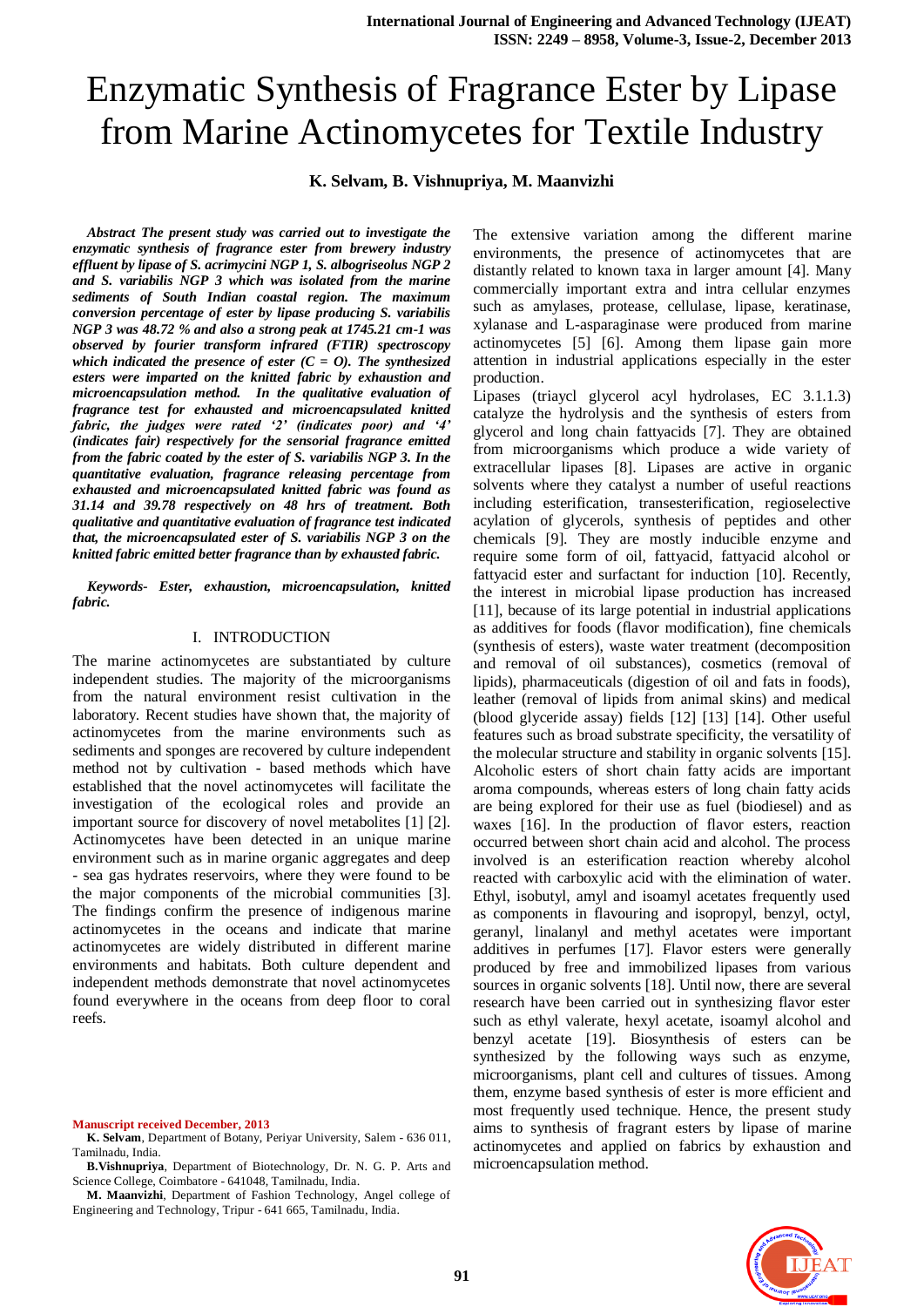### II. MATERIALS AND METHODS

#### *A. Collection of the effluent*

Brewery industry effluent 1000 ml was collected from Siva distilleries, Coimbatore, Tamilnadu, India. The effluent (50 ml) was taken in 250 ml of Erlenmeyar flask and added with 50 ml of butyric acid (50 mM) and lipase (5 %). The reaction mixture was incubated at 37ºC for 24 hrs in a horizontal water bath shaker at 150 rpm. 1.0 ml sample was withdrawn and terminated the reaction with 10 ml of ethanol: acetone (1:1 v/v). To this 2 - 3 drops of phenolphthalein indicator was added and titrated against 0.01 M NaOH. Endpoint is the appearance of pink colour. The yield of ester was expressed in per cent [20] [21]. Control was run simultaneously without adding enzyme in the reaction mixture.

## **Calculation**

 $\text{Vol}_{\text{NaOH}}(\text{without enzyme})$ - $\text{Vol}_{\text{NaOH}}(\text{with enzyme})$ Conversion  $percentage = --- -$ 

 $Vol_{NaOH}$  (without enzyme)

#### *B. Identification of reaction product*

Identification of ester was analyzed by TLC. The sample was spotted on the silica gel plate and the solvents hexane and diethyl ether was used as a mobile phase at the ratio of 9:1  $(v/v)$ . The developed spots were identified by spraying the rhodomine B (0.5 % w/v in ethanol) on the plate and it was further analyzed by fourier transform infrared (FTIR) spectroscopy. The spectral data obtained were compared with the reference chart to identify the functional groups present in the sample.

#### *C. Process parameters Effect of time*

The effluent (10 ml) was taken in 100 ml of conical flask and added with 10 ml of butyric acid (50 mM) and lipase (5 %). Incubate the reaction mixture at 37ºC in a horizontal water bath shaker at 150 rpm for 7 hrs. The reaction was assayed at the regular time interval of every one hour (1 to 7 hrs). Ester conversion percentage was determined.

### *Effect of temperature*

The reaction mixture was incubated at various temperature ranges (30, 37, 45, 50 and 55ºC) at the shaking speed of 150 rpm and calculated the ester conversion percentage.

### *Effect of enzyme concentration*

The reaction mixture was catalyzed at the different concentration of enzyme  $(5, 10, 15, 20, 20, 25, 80)$  and the conversion was determined.

#### *D. Application of fragrant ester on fabric Sample preparation*

Six pieces of steriled knitted fabric (30 X 20 cm) were selected for this study. Ester was coated on the fabric by exhaustion and microencapsulation method.

#### *Exhaustion and microencapsulation method*

Ester was coated on the three pieces of fabric using 8.0 per cent citric acid as binder at 50ºC and incubate it for 30 min. The fabric was tested for its fragrance property [22]. Microcapsules were prepared by taking equal volume of sodium alginate (3 %) and ester solution in a 250 ml Erlenmeyer flask. The total content was sprayed into calcium chloride solution by sprayer. The droplets were retained in calcium chloride for 15 min and washed with iso propyl alcohol followed by drying at 45°C for 12 hrs. After that, the microcapsules were coated on the remaining fabric [23].

#### *Qualitative evaluation*

Three male panelists were selected for this study. The exhausted and microencapsulated fabrics were to be worn on a specific foot of the each panelist [24]. At the end of a day, panelists reported to the lab to remove the fabric, seal them in plastic bags, so that there was no release of fragrance due to air or light. This study was carried out with the same individuals for 48 hrs. Odor evaluation was made by four judges, in the individual grading sheet ranges from 0 to 10 ("repulsive to ideal odor").

#### *Quantitative evaluation*

Releasing rate of fragrance was measured using UV/Visible spectrophotometer [24]. Fragrance was extracted from 1.0 g of sample (knitted fabric) with ethanol for 3 min at 40**°**C and ensured complete evaporation of ethanol. Extracted fragrance solution was diluted to 1:10 ratio with distilled water and measured the absorbance at 260 nm. Ethanol was used as a blank.

#### III. RESULTS AND DISCUSSION

#### *A. Synthesis of ester*

Lipase from marine actinomycetes catalyzed the esterification of fatty acids. The conversion per cent of ester was calculated by comparing the reacted fatty acid with the total fatty acid in the reaction mixture. The conversion per cent of ester by lipase producing actinomycetes were found to be 20.03, 27.78 and 48.72 per cent. The pure synthesized ester was detected as violet spot on the silica gel plate after the dye rhodomine B was sprayed on TLC plate. The synthesized ester from *S. acrimycini* NGP 1 and *S. albogriseolus* NGP 2 were further analyzed by fourier trasform infrared spectroscopy (FTIR). According to the table 1, 2 and figure 1, 2 small peak was observed at 1742.19  $cm^{-1}$  and 1689.02  $cm^{-1}$  which indicated the functional group of esters  $(C = O \text{ stretch})$ . Ester from *S*. *variabilis* NGP 3 was observed in FTIR (Table 3; figure 3), a strong peak at  $1745.21 \text{ cm}^{-1}$  which indicated the presence of ester  $(C = 0)$ . Followed the strong peak, two week peaks were also observed to be 1076.28 and 1226.73 cm<sup>-1</sup>, which indicated the presence of ester group (C - O).

In an earlier report, the synthesis of methyl butyrate and octyl acetate through immobilized *Rhizopus oryzae* NRRL 3562 lipase mediated transesterification was studied under solvent free conditions. The effect of different transesterification variables, namely, molarity of alcohol, reaction time, temperature, agitation, addition of water and enzyme amount on molar conversion (%) was investigated [25].

### *B. Effect of time*

The effect of time was the important parameter for obtaining high production yield of ester. The production of ester at various time intervals is presented in figure 4. The results showed that, the ester conversion percentage was increased gradually from 1 to 6 hrs. Ester conversion percentage of *S. acrimycini* NGP 1 was maximum on 6 hrs of time interval and yield was 48.0 per cent. In addition, *S. albogriseolus*  NGP 2 and *S. variabilis* NGP 3 ester conversion percentage

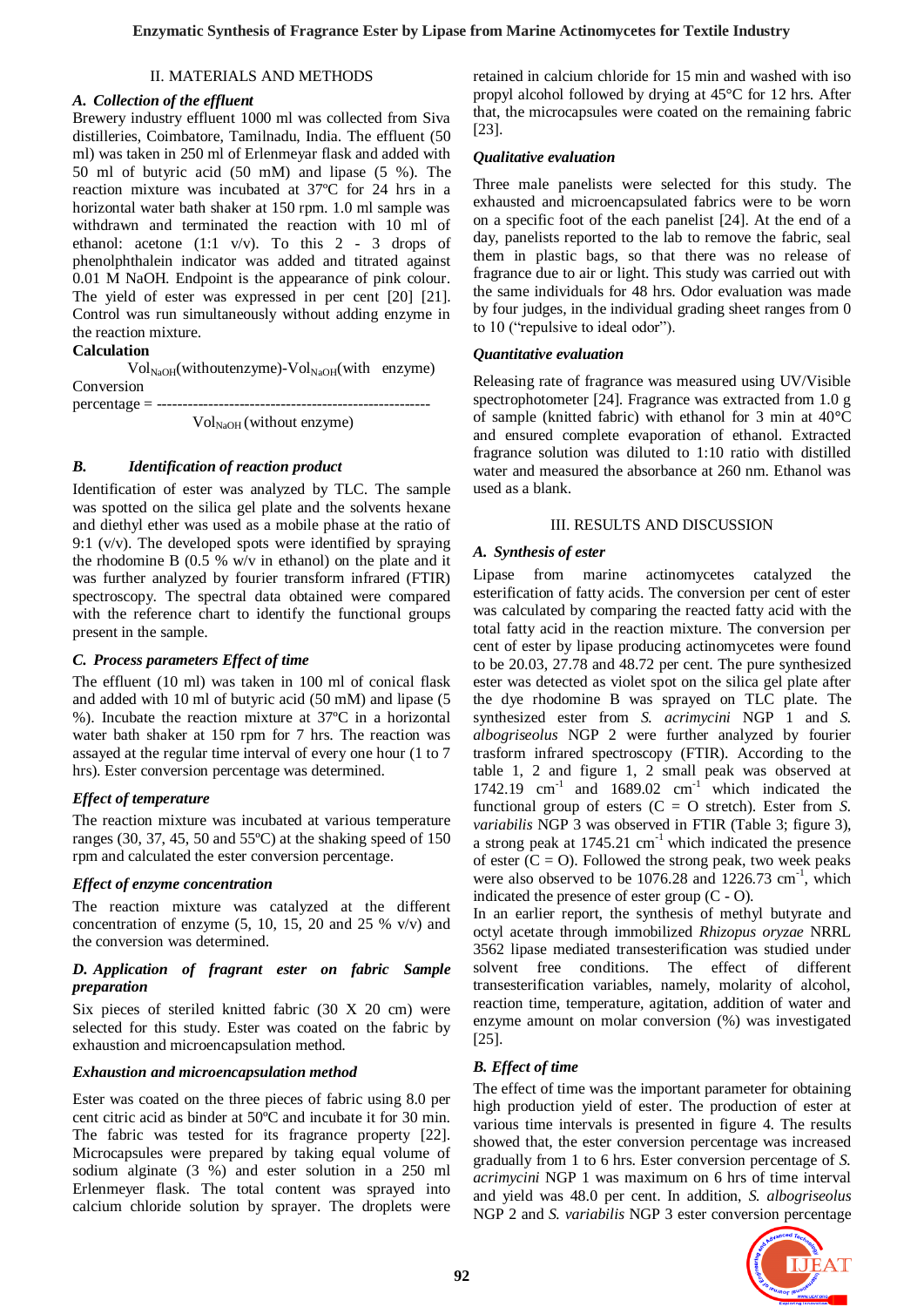was found maximum (55.0 and 70.0 %) on 5 hrs of time interval. After 5 hrs of reaction time, the yield of ester was started to decrease. The results showed similarly to the study of Gulati *et al*., 2003, the high conversion percentage of ester was obtained in only 12 hrs of time interval. The optimum conditions to produce butyl acetate, a pine apple flavor was at reaction time 18 hrs, temperature at 37°C and amount of enzyme 25.0 per cent via lipase-catalyzed reaction with the substrate butanol and acetic acid [20].

## *C. Effect of temperature*

Effect of varying reaction temperature (30 to 55°C) for the enzymatic synthesis of ester is shown in figure 4. Initially, the percentage conversion of ester was increased with increasing temperature from 30 to 50°C. The highest percentage of ester was obtained on 50°C by all the three marine actinomycetes. The yield was found to be 42.05, 50.10 and 68.33 per cent by the respective actinomycetes. Above 50°C the conversion was decreased drastically. Lipase from *Rhizopus arrhizus* showed the esterification activity at the optimum temperature of 30°C; surfactantcoated lipase catalyzed for the esterification reaction with the substrate palmitic acid and glycerol gave maximum conversion of 74.02 per cent. Immobilized *A. terreus* lipasecatalyzed esterification of sorbitol with stearic acid in nhexane on optimizing various physico-chemical conditions [21].

## *D. Effect of enzyme concentration*

Effect of varying the amount of enzyme in the reaction was influenced the ester conversion percentage. The results were showed in figure 4. The results revealed that, the different concentration of lipase enzyme in the range of 5 to 25 per cent were added separately in the reaction mixture. The ester conversion percentage was found maximum at 5 to 15 per cent of enzyme concentration; the yield of ester from *S. acrimycini* NGP 1, *S. albogriseolus* NGP 2 and *S. variabilis*  NGP 3 was found to be 40.05, 48.79 and 63.33 per cent. In the previous study, reaction mixture for direct esterification and transesterification was carried out at 45ºC in equimolar concentration of substrates: acid or ester and alcohol [26]. When the concentration of the enzyme increased, the yield was decreased. A simple kinetic model derived from a Ping - Pong mechanism is proposed to describe the monoesterification of glucose with stearic acid catalyzed by immobilized lipases from *Candida sp.* [27].

## *E. Application of fragrant ester on textile industry*

The fragrant ester synthesized by the lipase mediated enzymatic reaction was imparted on the knitted fabric by exhaustion and microencapsulation method. In an exhaustion method, the ester was finished on piece of knitted fabric using 8 per cent citric acid as a binder. Besides, the synthesized ester was microencapsulated with calcium chloride and finished on the selected knitted fabric. Both treated fabrics were subjected for qualitative evaluation of fragrance finishing. In the previous study, ester from *Bacillus* was coated on the fabric using 8.0 per cent citric acid as binder at 50ºC and incubates it for 30 min and tested its fragrance property [22]. Besides, ester from lipase producing *B. cereus* was coated on the steriled cotton fabric by exhaustion method using sodium alginate as an encapsulator [23].

*Qualitative evaluation* 

Qualitative evaluation test was conducted for the exhausted and microencapsulated fabrics to assess the performance of fragrance finishing on the tested fabrics. Qualitative evaluation of odor control for exhausted and microencapsulated fabrics were presented in table 4 and 5. Odor evaluations were made by four judges, after the removal of fabrics from the foot of three male panelists on 48 hrs. The rating of the test was '10', '9', '8', '7', '6', '5', '4', '3', '2', '1' and '0'. The rating '10' indicates ideal and '0' shows repulsive odor.

## *Interpretation*

The qualitative evaluation of odor control for exhausted knitted fabric (Table 4) showed that, the four judges were rated '2' (indicates poor) as the maximum average value of the fragrance emitted from the fabric in which imparted ester was synthesized from *S. variabilis* NGP 3 than esters from *S. acrimycini* NGP 1 and *S. albogriseolus* NGP 2. It is observed in microencapsulated knitted fabric (Table 5), the judges rated '4' (indicates fair) for the fragrance emitted from the fabric which is coated by esters synthesized from *S. variabilis* NGP 3. The ester from *S. variabilis* NGP 3 was emitted fair fragrance than the esters from the respective actinomycetes. The qualitative evaluation indicated that, the microencapsulated ester on the knitted fabric emitted better fragrance than by exhausted fabric.

## *Quantitative evaluation*

In the quantitative evaluation, fragrance releasing percentage of the exhausted knitted fabric was observed immediately was 7.70, 10.15 and 22.20 respectively by the esters synthesized from *S. acrimycini* NGP 1, *S. albogriseolus* NGP 2 and *S. variabilis* NGP 3. An immediate observation of the fragrance from knitted fabric which was microencapsulated by the esters from the respective actinomycetes were 11.24, 15.19 and 27.87 per cent. The quantitative evaluation of odor control was carried out, after the removal of fabrics from the foot of three male panelists on 48 hrs. In this observation, fragrance releasing percentage of exhausted knitted fabric was increased than immediate observation. It was found to be 11.14, 15.09 and 31.14; whereas in microencapsulated knitted fabric, fragrance releasing percentage was found as 17.18, 21.07 and 39.78. The values were increased a fold than an immediate observation (Table 6). The results showed similarly to the study that, releasing rate of fragrance was measured using UV/Visible spectrophotometer. Fragrance was extracted from fabric with ethanol for 3 min at 40°C. Extracted fragrance solution was measured the absorbance at 260 nm [24].

## IV. CONCLUSION

In the present study, the fragrant ester synthesized by the *S. variabilis* NGP 3 lipase mediated enzymatic reaction was exhibited maximum production of ester than others. The synthesized esters were imparted on the knitted fabric by exhaustion and microencapsulation method. Based on the methods, microencapsulated ester emitted better fragrance which was proved by qualitative and quantitative evaluation of fragrance test.

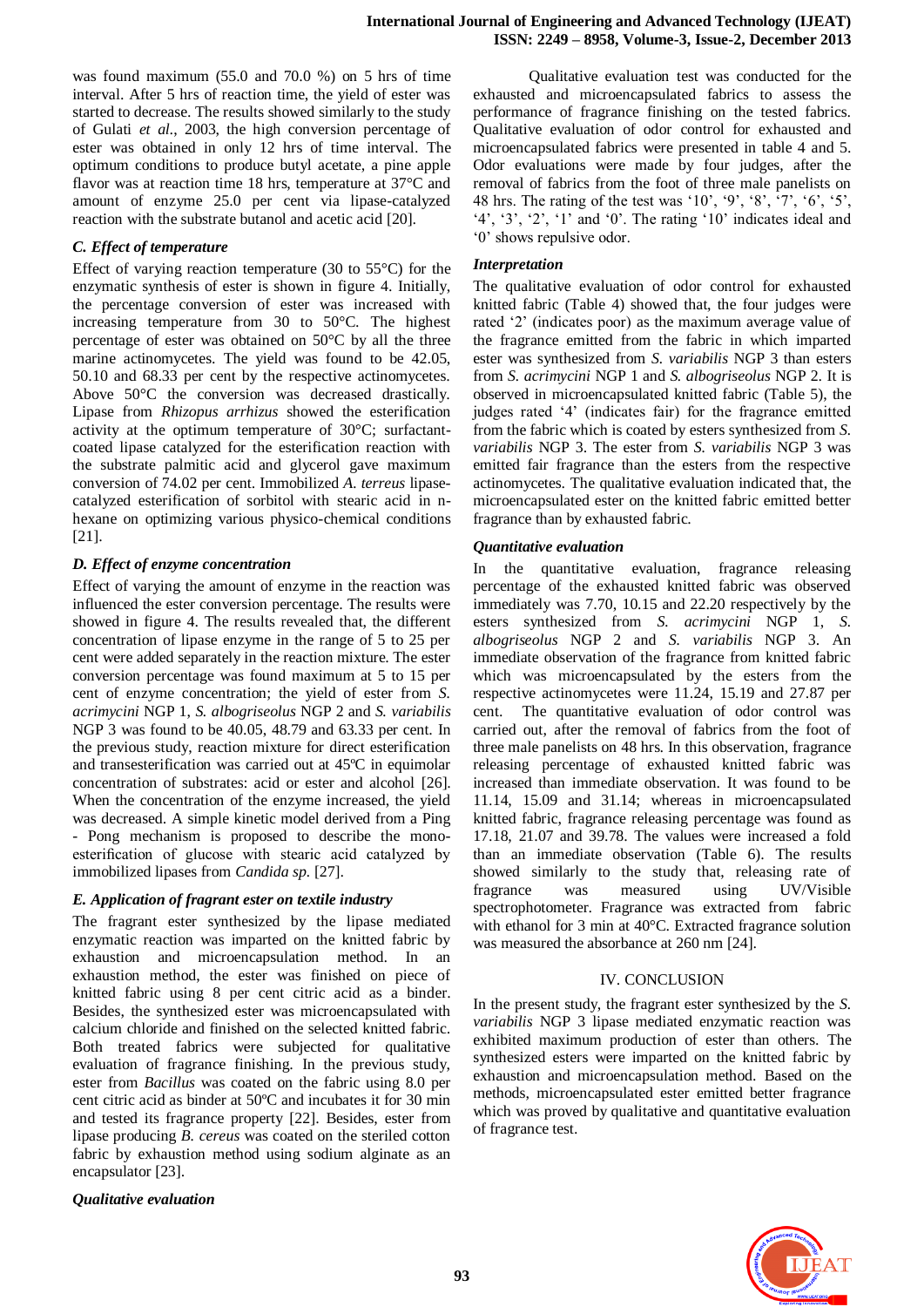*Table 1: FTIR spectra analysis of ester from S. acrimycini NGP 1*

| Absorption<br>ranges $(cm-1)$ | Types of vibration                 | Functional group<br>names        |
|-------------------------------|------------------------------------|----------------------------------|
| 136946<br>1652.46             | $N = O$ stretch<br>$C-C=C$ stretch | Nitro group<br>Alkene            |
| 1742.19<br>320635             | $C = O$ stretch<br>N - H stretch   | Esters<br>Amide                  |
| 3819.20<br>3522.23            | N-H stretch<br>$O - H$ stretch     | Amide<br>Phenols and<br>alcohols |

Table 2: FTIR spectra analysis of ester from S. albogriseolus NGP 2

| Absorption<br>ranges $(cm-1)$ | Types of vibration  | Functional<br>group names |
|-------------------------------|---------------------|---------------------------|
| 1253.33                       | $C - O$ stretch     | Ethers                    |
| 1445.12                       | H-C-H stretch       | Alkanes                   |
| 1473.39                       | $C - C = C$ stretch | Aromatic ring             |
| 1689.02                       | $C = Q$ stretch     | <b>Esters</b>             |
| 2705.25                       | C - H stretch       | Aldehyde                  |
| 2717.18                       | C - H stretch       | Aldehyde                  |
| 3389.90                       | $O - H$ stretch     | Carboxylic acid           |

Table 3: FTIR spectra analysis of ester from S. variabilis NGP 3

| Absorption<br>ranges (cm | Types of vibration | <b>Functional</b><br>group<br>names |  |  |  |  |
|--------------------------|--------------------|-------------------------------------|--|--|--|--|
| 1076.28                  | $C - O$ stretch    | <b>Esters</b>                       |  |  |  |  |
| 1226.73                  | C - O stretch      | <b>Esters</b>                       |  |  |  |  |
| 1369.46                  | $N = 0$ stretch    | Nitro                               |  |  |  |  |
|                          |                    | group                               |  |  |  |  |
| 1512.19                  | N - H Bend         | Amine                               |  |  |  |  |
|                          |                    | secondary                           |  |  |  |  |
| 1745 21                  | $C = Q$ stretch    | Esters                              |  |  |  |  |
| 292738                   | O - H stretch      | Carboxylic                          |  |  |  |  |
|                          |                    | Acid                                |  |  |  |  |
| 3371.57                  | N - H stretch      | Amide                               |  |  |  |  |
|                          |                    | Phenols                             |  |  |  |  |
| 3838 34                  | $O - H$ stretch    | and                                 |  |  |  |  |
|                          |                    | alcohols                            |  |  |  |  |

| Table 4: Qualitative evaluation of fragrance ester in<br>exhausted knitted fabric |             |   |                          |             |    |                |   |                     |   |                          |                |   |             |                             |               |                |
|-----------------------------------------------------------------------------------|-------------|---|--------------------------|-------------|----|----------------|---|---------------------|---|--------------------------|----------------|---|-------------|-----------------------------|---------------|----------------|
| ţ.<br>Sa<br>Height<br>Subjects                                                    |             |   |                          |             |    | Sag            |   |                     |   | Sx                       |                |   |             |                             |               |                |
|                                                                                   | (cm)        |   |                          | Judge       |    |                |   | Judge               |   |                          |                |   |             | Judge                       |               |                |
|                                                                                   | Weight (Kg) | T | Π                        | Ш           | IV | Average        | I | Π                   | Ш | IV                       | Average        | I | Π           | Ш                           | IV            | Average        |
| Subject 1<br>(Male/39 yrs)                                                        | 174/58      | 0 | $\overline{\phantom{0}}$ | $1 \quad 0$ |    | 0              |   | $1 \t1 \t1$         |   | $\overline{\phantom{0}}$ | $\blacksquare$ |   |             | $2 \t1 \t2 \t2$             |               | $\overline{2}$ |
| Subject 2<br>(Male/39 yrs)                                                        | 178/62      |   | $1 \quad 0$              | $-1$ $1$    |    | $\overline{1}$ |   | $0 \t1 \t1$         |   | $\overline{\phantom{0}}$ | $\sim$ 1       |   | $2 \t2 \t3$ |                             | $\frac{1}{2}$ | $\overline{2}$ |
| Subject 3<br>(Male/39 yrs)                                                        | 159/54      |   | $0\qquad 0$              | $-1$ $-1$   |    | $\mathbf{1}$   |   | $1 \quad 0 \quad 1$ |   | $\blacksquare$           | $\blacksquare$ |   |             | $2 \quad 3 \quad 2 \quad 2$ |               | $\overline{2}$ |

Table 5: Qualitative evaluation of fragrance ester in microencapsulated knitted fabric

| Height<br><b>Subjects</b><br>(m)<br>Weight (Kg) |        | Sa<br>Judge  |                          |                |                          | Sag<br>Judge |              |                     |      | Sx.<br>Judge             |                |                |                     | Average        |                |   |
|-------------------------------------------------|--------|--------------|--------------------------|----------------|--------------------------|--------------|--------------|---------------------|------|--------------------------|----------------|----------------|---------------------|----------------|----------------|---|
|                                                 | П      | П            | Ш                        | <b>IV</b>      | Average                  | I            | П            | Ш                   | - IV | Average                  |                | П              | Ш                   | IV             |                |   |
| Subject 1<br>(Male/39 yrs)                      | 174/58 | $\mathbf{1}$ | $\overline{\phantom{0}}$ | $\mathbf{1}$   | $\overline{1}$           | $\mathbf{1}$ |              | $1 \quad 2 \quad 1$ |      | $\overline{\phantom{a}}$ | 1              | $\overline{4}$ | 4                   | 4              | - 5            | 4 |
| Subject 2<br>(Male/39 yrs)                      | 178/62 | $\mathbf{0}$ | $\mathbf{1}$             | $\blacksquare$ | $\overline{\phantom{0}}$ | $\mathbf{1}$ |              | $1 \quad 2 \quad 2$ |      | $\overline{\phantom{0}}$ | $\overline{2}$ | 4 <sup>1</sup> |                     | 5 <sub>5</sub> | $\overline{4}$ | 4 |
| Subject 3<br>(Male/39 yrs)                      | 159/54 | $\mathbf{1}$ | $\mathbf{1}$             | $\blacksquare$ | $\overline{\phantom{0}}$ | $\mathbf{1}$ | $\mathbf{0}$ | $2 \quad 1$         |      | $\blacksquare$           | $\mathbf{1}$   |                | $4 \quad 5 \quad 4$ |                | $\overline{4}$ | 4 |

Yrs: Years; Sa: *Streptomyces albogriseolus* NGP 1

; Sag:*Streptomyces albogriseolus* NGP 2*;*

Sv: *Streptomyces variabilis* NGP 3

 **Interpretation:**

0 -Repulsive ; 1 - Very Poor ; 2- Poor ; 3 - Poorly Fair

4 - Fair ; 5 - Acceptable; 6 - Fairly Good; 7 -Good ;

8 - Very Good ; 9 - Excellent ; 10- Ideal

| Table 6: Quantitative evaluation of fragrance ester in |
|--------------------------------------------------------|
| knitted fabric                                         |

|                          | Releasing percentage of<br>fragrance $(\%)$                      |                  |       |  |  |  |
|--------------------------|------------------------------------------------------------------|------------------|-------|--|--|--|
| Fabric                   | S. acrimycini S. albogriseolus S. variabilis<br>NGP <sub>1</sub> | NGP <sub>3</sub> |       |  |  |  |
| Immediate<br>observation |                                                                  |                  |       |  |  |  |
| EKF                      | 7.70                                                             | 10.15            | 22.20 |  |  |  |
| <b>MEKF</b>              | 11.24                                                            | 15.19            | 27.87 |  |  |  |
| After 48 hours           |                                                                  |                  |       |  |  |  |
| EKF                      | 11.14                                                            | 15.09            | 31.14 |  |  |  |
| MEKF                     | 17.18                                                            | 21.07            | 39.78 |  |  |  |

SHIMADZU



Fig1: FTIR analysis of ester compound by lipase producing S. acrimycini NGP 1

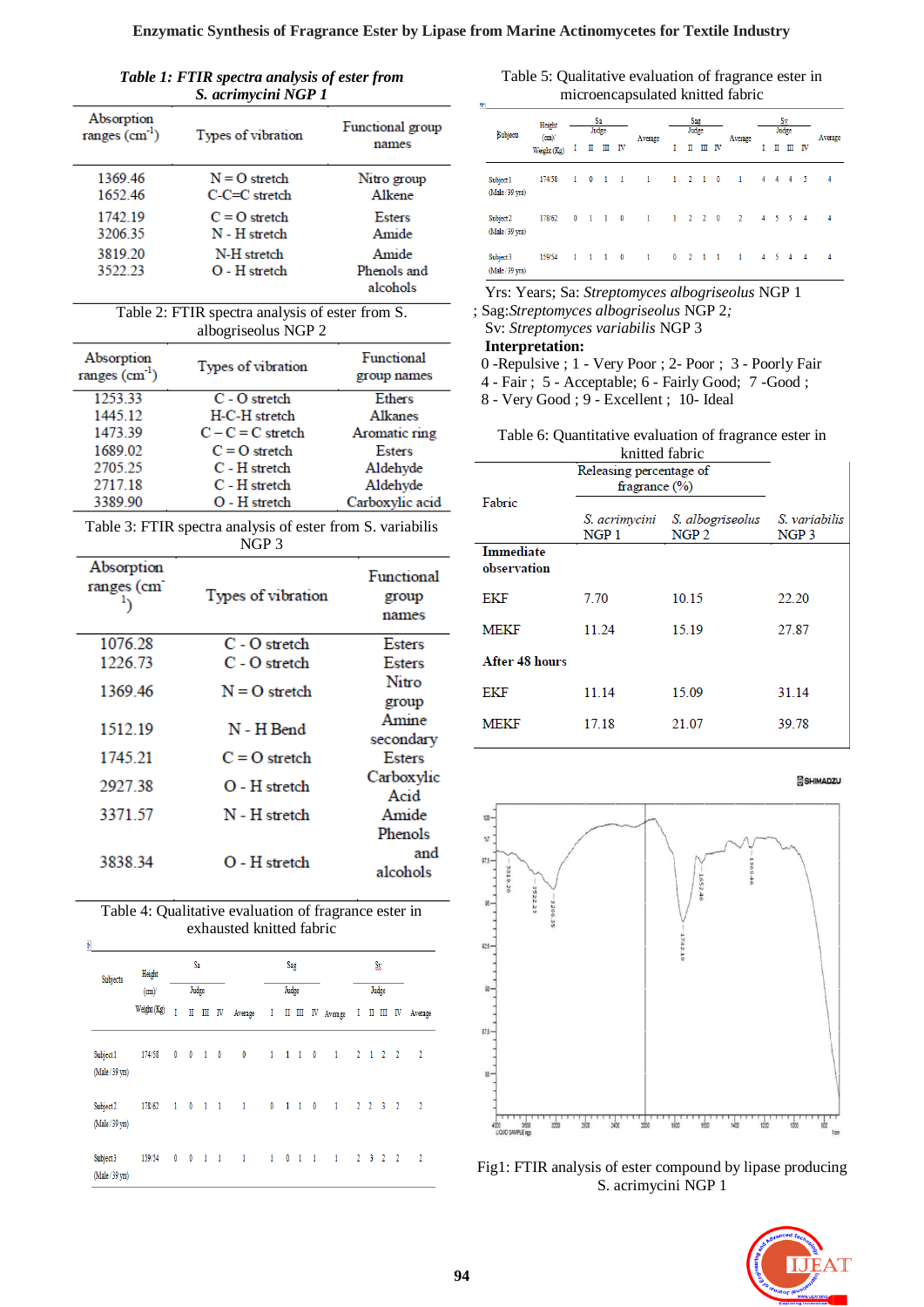

Fig. 2:FTIR analysis of ester compound by lipase producing S. albogriseolus NGP 2



g. 3: FTIR analysis of ester compound by lipase producing S. variabilis NGP 3



S. acrimycini NGP 1 .- S. albogriseolus NGP 2 .... S. variabilis NGP 3

Fig. 4: Effect of time, temperature and enzyme concentration on ester conversion

#### REFERENCES

- 1. Maldonado, L.A., W. Fenical, P.R. Jensen, C.A. Kauffman, T.J. Mincer, A. C. Ward, A.T. Bull and M. Goodfellow, "*Salinospora arenicola gen sp. nov.* and *Salinospora tropica sp. nov.,* obligate marine actinomycetes belonging to the family Micromonosporaceae,' *Int J Syst. Evol. Microbiol.*, vol 55, 2005, pp 1759 - 1766.
- 2. Hill, R.T, "Microbes from marine sponges; a trove of biodiversity of natural products discovery. In Microbial diversity and natural products discovery. In Microbial diversity and Bioprospecting," Edited by Bull AT. *ASM press*., 2004, pp177 - 190.
- 3. Madrid, V.M., J.Y. Aller, R.C Aller, A.Y. Christoserdov, "High prokaryote diversity and analysis of community structure in mobile mud off French Guiana, identification of two new bacterial candidate divisions," *FEMS Microbial Ecol.,* vol 37, 2001, pp 197 - 209.
- 4. Bull, A.T., J.E.M. Stach, A.C. Ward and M. Goodfellow, "Marine actinobacteria: perspectives, challenges, future directions," *Antonie Van Leeuwenhoek.,* vol 87, 2005, pp 65 - 79.
- 5. El-Sersy, N. A., H. Abd Elnaby, G. M. Abou Elela, A. H. Ibrahim and M. K. El-Toukhy, "Optimization, economization and characterization of cellulase produced by marine *Streptomyces ruber*," *Afr. J. Biotechnol.,* vol 9, 2010, pp 6355 - 6364.
- 6. Haritha, R., K. Sivakumar, J. V. Mohan and T. Raman, "Amylolytic and proteolytic actinobacteria isolated from the marine sediments of Bay of Bengal," *Int. J. of Micr. Res.,* vol 1, 2010, pp 37 - 42.
- 7. Posorske, L.H, "Industrial scale applications of enzymes to be fats and oil industry," *J. Am. Oil. Chem. Soc.,* vol 61, 1984, pp 1758 - 1760.
- 8. Vakhlu, J and A. Kour, "Yeast lipases: enzyme purification, biochemical properties and gene cloning," *Electric J. Biotechnol*., vol 9, 2006, pp 15 - 22.
- 9. Wang, D., X. U. Yan and T. Shan, "Effects of oils and oil related *Rhi*z*opus chinensis* and optimization of the lipase fermentation media," *Biochemical Eng. J.,* vol 41, 2008, pp 30 - 37.
- 10. Immanuel, G., P. Esakkiraj, A. Jeladhas, P. Iyapparaj and P. Arunachalam, "Investigation of lipase production by milk isolate *Serratia rubidara*," *Food technol. Biotechnol.,* vol 46, 2008, pp 60 - 65.
- 11. Rajesh, E. M., R. Arthe, R. Rajendran, C. Balakumar, N. Pradeepa and S. Anitha, "Investigation of lipase production by *Trichoderma reesei* and optimization of production parameters," *J. Environ. Agric. Food Chem.,* vol 9, 2010, pp 1177 - 1189.
- 12. Nadia, N., Z. A. Nehad, A. E. Elsayed, M. A. Essam and M. A. Hanan, "Optimization of lipase synthesis by *Mucor racemosus*  production in a triple impeller bioreactor," *Malays. J. Microbiol.*, vol 6, 2010, pp 7 - 15.
- 13. Padmapriya, B., T. Rajeswari, E. Noushida, D. G. Sethupalan and C. K. Venil, "Production of lipase enzyme from *Lactobacillus spp.,* and its application in the degradation of meat," *World Appl. Sci. J.,* vol 12, 2011, pp 1798 - 7802.
- 14. Sebdani, R. M., M. R. Ardakani, G. R. Ghezelbash and M. Sadrinasab, "Phylogenetic characterization of lipase producing *Bacillus* strains isolated from Persian Gulf sediments," *Aust. J. Basic Appl. Sci.,* vol 5, 2011, pp 121 - 126.
- 15. Elibol, M and D. Ozer, "Influence of oxygen transfer on lipase production by *Rhizopus arrhizus*," *Proc. Biochem.,* vol 36, 2010, pp 325 - 329.
- 16. Saxena, R. K., P. K. Ghosh, R. Gupta, W. S. Davidson, S.Bradoo and R. Gulati, *Curr. Sci.,* vol 77, 1999, 101.
- 17. Guvenc, A., N. Kapucu and U. Mehmetoglu, "The production of isoamyl acetate using immobilized lipase in a solvent-free system," *Precess Biochem.,* vol 38, 2002, pp 379 - 386.
- 18. Krishna, S. H., S. Divakar, S. G. Prapulla and N. G. Karanth, "Enzymatic synthesis of isoamyl acetate using immobilizedlipase from *Rhizomucor miehei,*" *J. Biotechnol.,* vol 87, 2001b, pp 193 - 201.
- 19. Majumder, A.B., B. Singh, D. Dutta, S. Sudhukhan and M. N. Gupta, "Lipase catalyzed synthesis of benzyl acetate in solvent free medium using vinyl acetate as asyl donar," *Bioorg. Med. Chem, Lett.,* vol 16, 2006, pp 4041 - 4044.
- 20. Radzi, S. M., W. A. F. Mustafa, S. S. Othman and H. M. Noor, "Green synthesis of Butyl acetate, A pineapple flavour via lipasecatalyzed reaction," *World Academy of Science, Eng and Tech.,* vol 59, 2011, pp 677 - 680.
- 21. Sasi, P., R. Rohit, R. Mehrotra and Mira Debnath, "Esterification reactions catalyzed by surfactant coated *Rhi*zopus lipase," *Indian j. Biotechnol.,* vol 5, 2006, 364 - 367.
- 22. Vasanthakumar, D., N. Boopathi, N. Karthick and P. Ramesh, "Aesthetic finishes for textile materials," *Int. J. textile sci.,* vol 1, 2012, pp 5 - 9.
- 23. Vijyalakshmi, D and T. Ramachandran, "Isolates application of multifunctional finishes in denim garments," *Daffodil Int. University J. Sci*